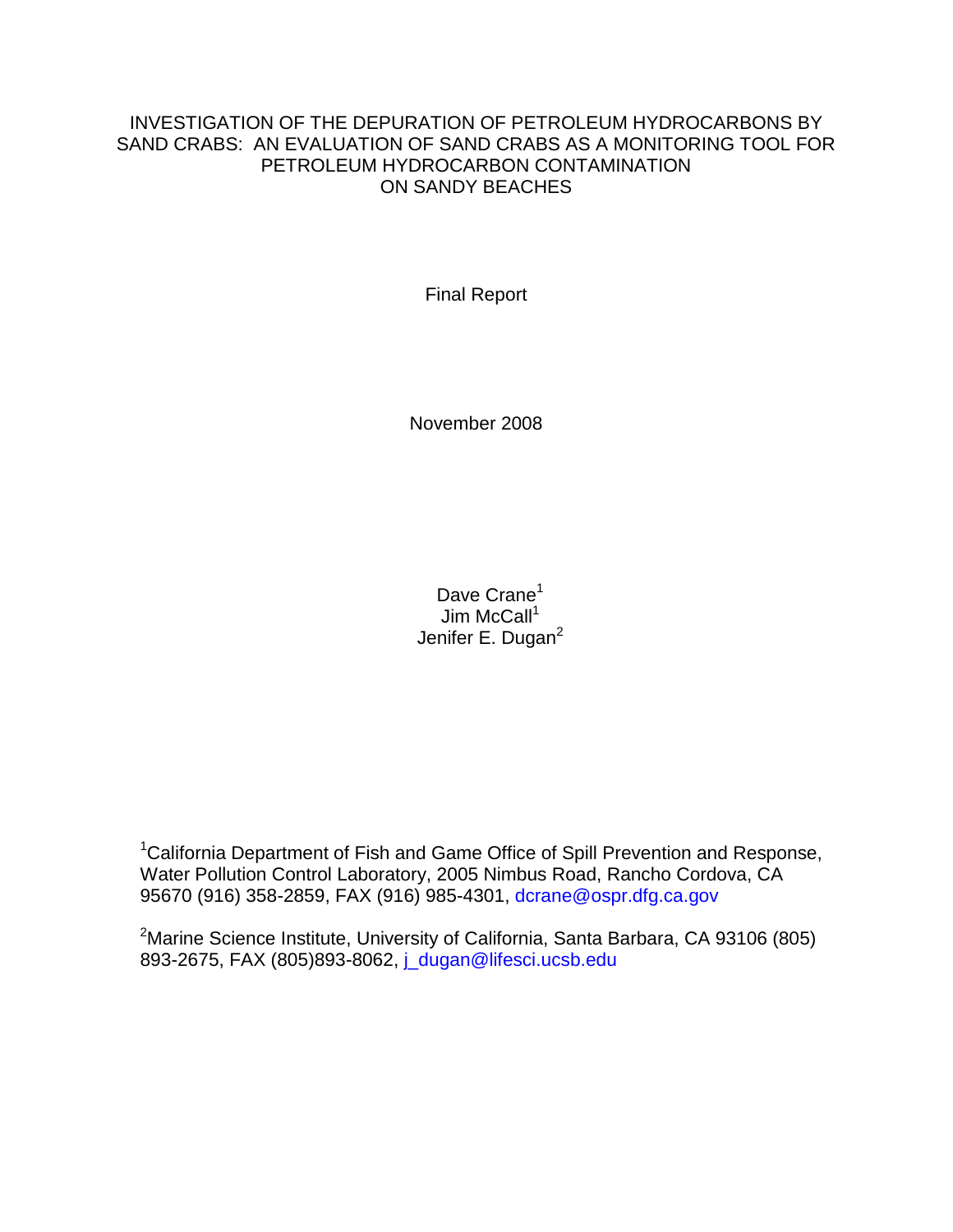## Introduction

Evaluating the exposure to petroleum hydrocarbons and the tissue burdens detected in field samples of animals, requires an understanding of the uptake and release dynamics and the time frame of metabolic processes. This is particularly important for interpreting exposures to PAHs (polycyclic aromatic hydrocarbons), a ubiquitous, water soluble, potentially toxic and highly lipophilic group of contaminants that are widespread in the marine environment (Farrington et al. 1983) and can be a prevalent fraction of the petroleum hydrocarbons in the water following an oil spill.

Uptake of PAHs by gill bearing animals can occur through passive equilibration of a hydrocarbon between the surrounding water and fluids in the animal's tissues and by hydrophobic partitioning between the water and the animal's lipids (Lauren and Rice 1985). The latter can result in high cellular accumulations of hydrocarbons that can exceed equilibrium (Lauren and Rice 1985). Uptake of PAHs can be enhanced by the ventilation of the gills in marine animals such as fish and invertebrates.

Marine animals exposed to PAHs may passively or actively release accumulated hydrocarbons back to the environment as ambient levels of PAH decline (e.g Page et al 2005). Depuration of hydrocarbons can occur via various tissues (gill, digestive tract, endocrine glands). It can occur through a relatively simple gradient-dependent diffusion or may involve active metabolism of PAHs by specialized enzymes.

Differences in the abilities of various marine taxa to metabolize contaminants, such as PAHs, affect the use and interpretation of tissue burden data as a biological indicator of exposure (Watson et al 2004). For example, while marine mussels (*Mytilus* sp) have limited ability to metabolize and biotransform PAHs, thus accumulating them in their tissues, other taxa such as fish and crustaceans may biotransform these compounds to active metabolites fairly rapidly, many of which are toxic, mutagenic or carcinogenic.

An average of 75% of the world's open coast shorelines are sandy beaches (Bascom 1980). For example, in southern California, 74%, 93%, and 66% of the coasts of Santa Barbara, Ventura, Los Angeles Counties, respectively, are sandy beaches (Smith et al. 1976; Dugan et al. 1998). This high prevalence means that sandy beaches are likely to receive the majority of contamination from a spill or other impact associated with coastal and offshore oil and gas activities. This prediction has been confirmed repeatedly in recent years with significant spills of petroleum affecting sandy beaches at Guadalupe, Avila, Santa Ynez River, San Antonio Creek, and Huntington Beach and most recently the 2007 Cosco Busan oil spill that oiled sandy beaches inside and outside of San Francisco Bay.

The sand crab, *Emerita analoga,* occurs intertidally on almost every type and length of ocean beach and is often the dominant macrofaunal species (Dugan et al 2000, 2003). This species has been shown to exhibit sensitive and plastic life history responses to environmental variation and anthropogenic impacts (Fusaro 1978, Siegel and Wenner 1984, Wenner et. al. 1985, 1993, Dugan 1990, Dugan et. al. 1991, 1994, 1996).

Sand crabs filter large volumes of water from the active swash zone of sandy beaches and appear to be able to biologically concentrate lipophilic chemicals, such as PAHs, from water. Sand crabs likely absorb dissolved hydrocarbons fairly rapidly across their gills but may also ingest hydrocarbons while suspension feeding with their plumose 2<sup>nd</sup> antennae. Sand crabs may passively or actively release accumulated hydrocarbons back to the sea when ambient levels of PAH decline. Thus the concentration of PAH in sand crabs may reflect not only the current level but also recent levels of hydrocarbons.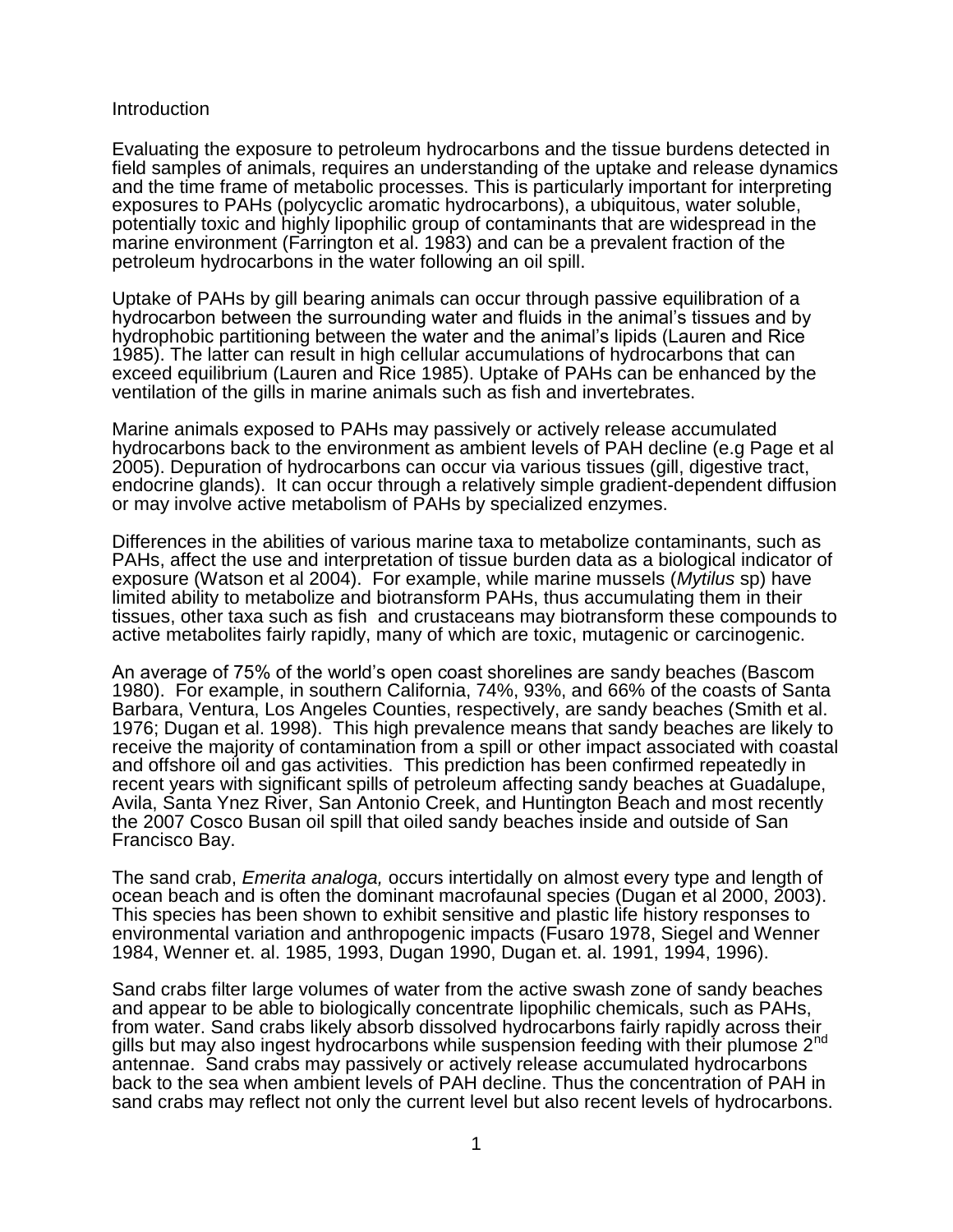To date, the sand crab has been used in a few studies to measure pollutants in areas where mussels are not found. Populations of E*. analoga* have been employed as bioindicators (Siegel and Wenner 1984, Wenner 1988) and are bioaccumulators of metals and hydrocarbons (Burnett, 1971, Rossi et. al. 1978, Wenner 1988, Dugan et. al. unpublished, 2004). High concentrations of petroleum hydrocarbons have been reported in E. *analoga* from selected southern California beaches (Rossi et al. 1978, Dugan et al. unpublished data, 2004, DFG unpublished data, Entrix 1996) and recent studies have indicated that sand crabs can accumulate significant concentrations of total hydrocarbons and PAHs in their tissues and eggs on beaches in central and southern California (Dugan et al. 2004). Toxicity of petroleum to sand crabs has been demonstrated indicating a similar response to that of mysids (Barron et al 1999 ab).

#### **Objectives**

The primary objective of our study was to determine the ability of sand crabs to depurate petroleum hydrocarbons and to estimate the relative half life (T½) of PAHs in sand crabs. This information is needed to enhance the understanding and interpretation of tissue burdens of petroleum hydrocarbons in this widespread intertidal species.

This project also continued collaborative research that has been underway for the last several years by DFG, the Marine Science Institute at the University of California, Santa Barbara (MSI), and the Central Coast Regional Water Quality Control Board.

## Methods and Sampling Design

#### Field collections

Forty replicates of adult female sand crabs (each replicate consisted of 5-10 adult sand crabs,  $n = 311$ ) were collected using clean techniques (Dugan et al 2004) at Sands Beach, located directly adjacent to and west of Coal Oil Point in Santa Barbara County (Figure 1, 2), a beach known to be contaminated with petroleum hydrocarbons from natural seepage on September 28, 2005. The majority of crabs were larger individuals (18-25 mm in carapace length, CL) and approximately one third of the individuals were smaller female crabs (10-15 mm CL) due to the scattered distribution and low density of larger crabs in the intertidal and swash zone. This sample of crabs took ~16 personhours to collect and was transported to the marine laboratory for processing.

To serve as a control for the study, fifteen replicates ( $n = 144$ ) of adult female sand crabs were collected using clean techniques from an uncontaminated beach, Surf Beach, located north of Point Conception on Vandenberg Air Force Base in Santa Barbara County (Figure 1), on September 29, 2005. These crabs were uniformly large individuals (21-30 mm CL) as is typical of beaches north of Point Conception and were easily collected from dense aggregations of animals located in the swash zone (Figure 2). This sample of crabs took ~3 person-hours to collect and was transported to the marine laboratory for processing.

Three replicates each of sand and water and duplicates and one triplicate were collected from the contaminated (Sands Beach) and the clean beach (Surf Beach) on October 24, 2005. These were shipped to the DFG Water Pollution Control Laboratory (WPCL) in Rancho Cordova for analysis on the  $25<sup>th</sup>$  of October 2005.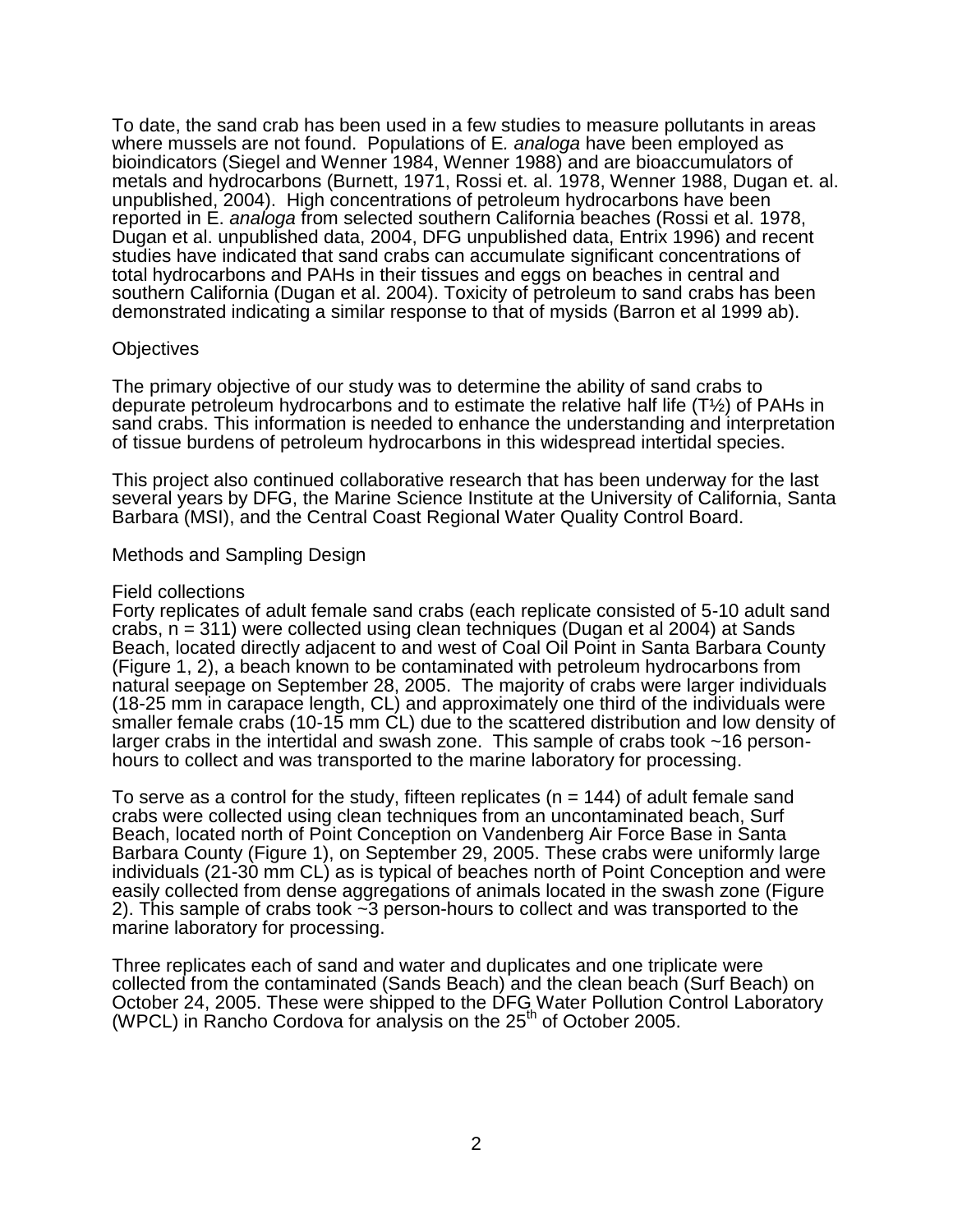

Figure 1. Locations of contaminated (Sands Beach) and uncontaminated control (Surf Beach) beaches in Santa Barbara County where samples of sand crabs, *Emerita analoga*, were collected for tissue analysis and the laboratory experiment.



Figure 2. Field collections of sand crabs for experimental laboratory culture at the contaminated beach (Sands-left) and the control beach (Surf- right).

Laboratory setup and experimental maintenance

The majority of the sand crabs transported to the marine laboratory at UC Santa Barbara were sorted and then maintained in flow-through seawater aquaria with clean sand and running seawater for six months. The laboratory set up for the experiment consisted of six 10 gallon glass aquaria with flow-through filtered seawater supplied through detergent-cleaned tygon tubing and pvc seawater spray bars (Figure 3ab). Filtered seawater ran through the system for at least 2 days before any crabs were introduced to the aquaria. Approximately 3 inches of cleaned # 20 sandblasting sand was placed in the bottom of each aquaria and then was flushed with seawater for at least 24 hours before introducing the live sand crabs. The laboratory lights were placed on a 12 hour on/off cycle and an air stone connected to an aquarium-grade air pump by tygon tubing was provided in each aquarium.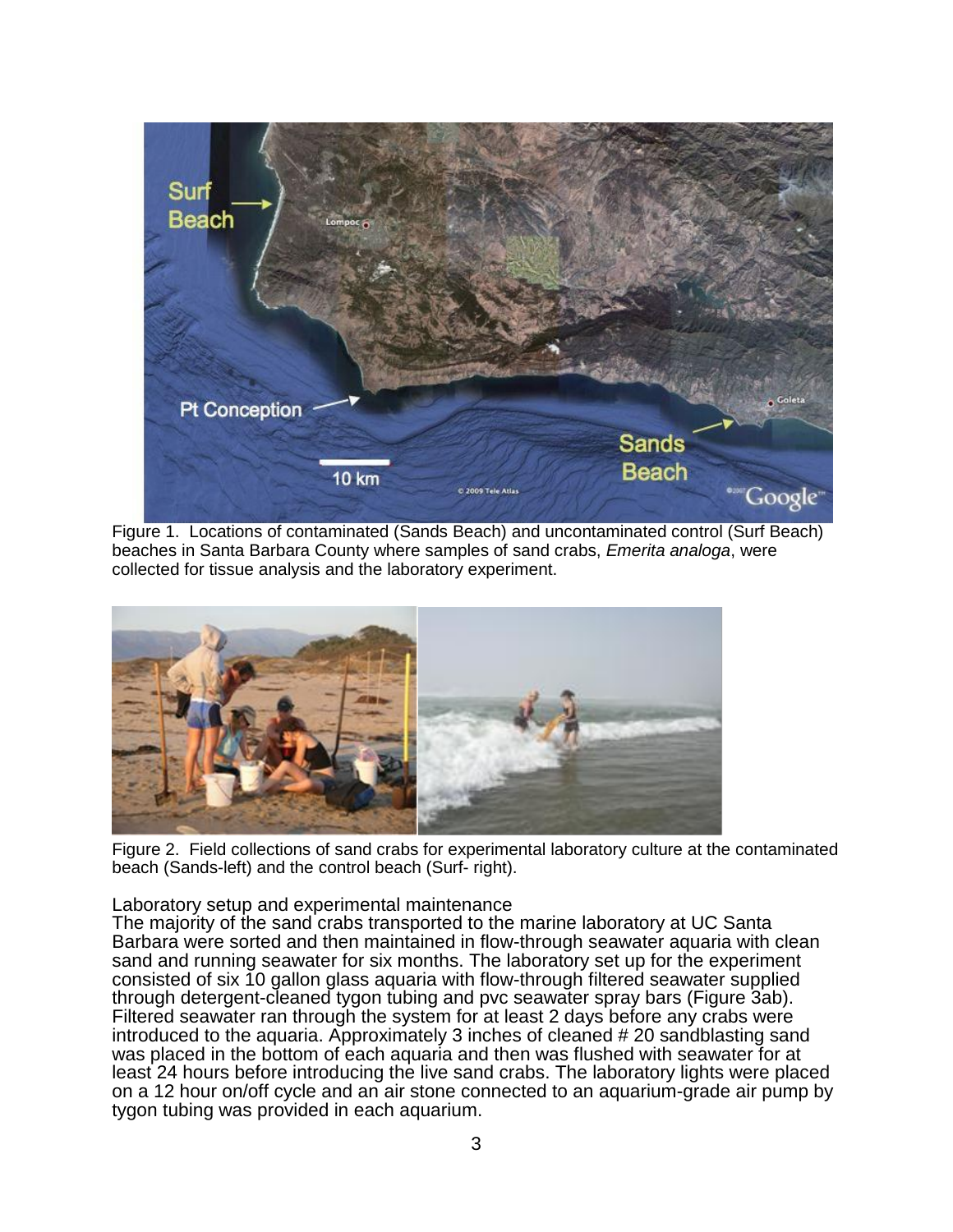

Figure 3a. Laboratory culture aquaria and apparatus used in the experiment. Figure 3b. Sand crabs feeding on brine shrimp nauplii with plumose  $2^{nd}$  antennae in laboratory culture.

Replicates of crabs from Sands Beach were divided by size and into four groups and distributed into glass aquaria. Maximum densities of large crabs were 48 individuals, and of small crabs were 100 individuals for this site. All small crabs were placed in one aquarium. The large crabs from Sands Beach were equally distributed among 4 glass aquaria initially then condensed equally to three aquaria on day 11, October 10, 2005. The crabs from the control beach were initially placed in a single aquarium immediately following collection with a maximum density of 96 individuals. These crabs were split into two aquaria on Day 10, October 10, 2005.

All dead crabs and molts were removed several times per week and the sand in each aquarium was gently stirred by hand to oxygenate the deeper sand layers twice a week. Molted exuvia and dead crabs were counted and the carapace length of dead crabs was measured. All dead crabs and exuvia were discarded. Latex gloves were worn during any contact with the crabs, water or aquaria.

Brine shrimp cysts were prepared and hatched in filtered seawater in cleaned glass containers under lights. The resulting freshly hatched nauplii were used to feed crabs in each aquarium 3 times each week. During feeding, the lab lights and the flow-through seawater was turned off for 1 hour to allow the crabs to feed on the brine shrimp nauplii. This culture and feeding program was continued for the duration of the experiment.

#### Tissue samples

Three time zero (T-0) replicates of sand crabs from the contaminated and the control beaches were collected, placed in cleaned foil envelopes and frozen for future analysis of petroleum levels on September 29th (Sands) and September  $30<sup>th</sup>$  (Surf). Sand crabs in culture in laboratory aquaria were sampled periodically as detailed in our work plan (see Table 1). Equal numbers of crabs from each aquarium were used to make up the contents of each replicate to avoid the introduction of any aquaria-specific effects to our results.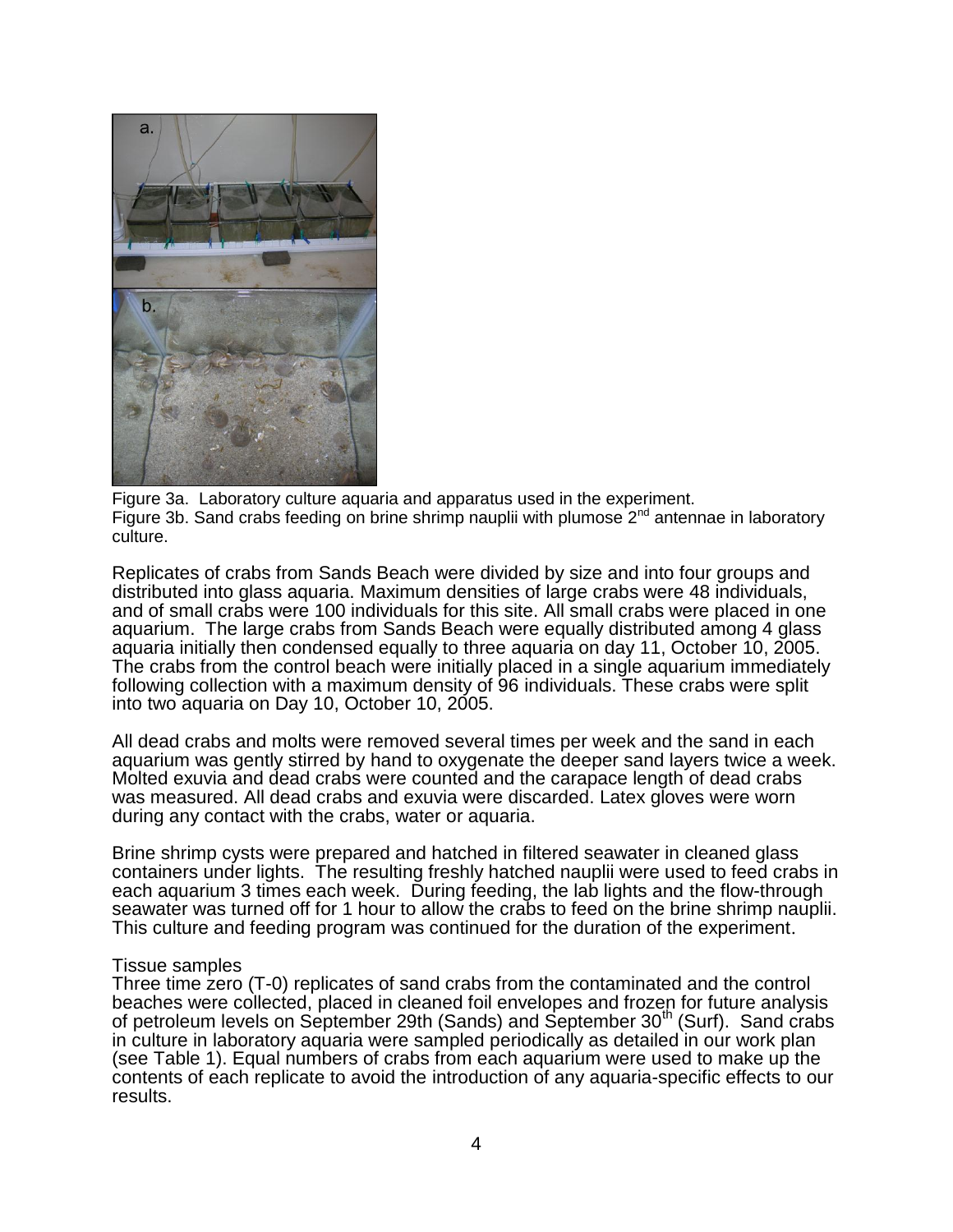| Sample | Day            | n | Date           | <b>Site</b>  | <b>Sample Composition</b> |
|--------|----------------|---|----------------|--------------|---------------------------|
| $T-0$  | O              | 3 | Sept. 29, 2005 | Contaminated | 4-5 large 2-3 small crabs |
| $T-0$  | $\overline{0}$ | 3 | Sept. 30, 2005 | Control      | 4-5 large crabs           |
| $T-1$  | 2              | 5 | Oct. 1, 2005   | Contaminated | 4 large, 2 small crabs    |
| $T-2$  | 4              | 5 | Oct. 3, 2005   | Contaminated | 4 large, 2 small crabs    |
| $T-3$  | 8              | 5 | Oct. 7, 2005   | Contaminated | 4 large, 2 small crabs    |
| $T-4$  | 16             | 5 | Oct. 15, 2005  | Contaminated | 3 large, 2 small crabs    |
| $T-5$  | 22             | 5 | Oct. 21, 2005  | Contaminated | 3 large, 2 small crabs    |
| $T-6$  | 44             | 5 | Nov. 12, 2005  | Contaminated | 3 large, 2 small crabs    |
| $T-7$  | 90             | 5 | Dec. 28, 2005  | Contaminated | 3 large, 2 small crabs    |
| $T-7$  | 89             | 5 | Dec. 28, 2005  | Control      | 4 large crabs             |
| $T-8$  | 176            | 5 | Mar. 24, 2006  | Contaminated | 3 large, 2 small crabs    |

Table 1. Sampling design for sand crab tissues.

Inclement weather, very high swell, and erosive beach conditions during weeks 12-16 prevented the planned additional field collections of crabs from the contaminated beach (Sands). The samples of crabs from Sands collected from the experimental aquaria on day 176 completed the time course for the laboratory experiment. Five replicates of sand crabs were sampled on day 90 from the control (Surf Beach) culture for tissue analysis.

#### Laboratory Analyses

Frozen crab samples were kept at UC Santa Barbara until the completion of the experiment then all samples were shipped to the WPCL for analysis of polycyclic aromatic hydrocarbons (PAHs) and biomarkers.

Water, sand and crabs were analyzed at the WPCL. The samples were analyzed by PAHs and biomarkers. Sand crabs were washed with deionized water and homogenized using a Brinkman B-400 homogenizer prior to analysis. Water samples were extracted using liquid-liquid extraction. Homogenized crab tissue and sand were extracted using a pressurized fluid extraction (Dionex ASE-200) and extracts were cleaned up using gel permeation chromatography and silica gel alumina column chromatography. Sample extracts were analyzed using gas chromatography mass spectrometry (Agilent 6890/5973) using selected ion monitoring (SIM) for quantitation of PAHs and GC-MS full scan mode to facilitate petroleum fingerprinting. Sand crabs were also analyzed for moisture and lipid content.

PAH Analysis Quality Control: Tissue homogenates were extracted in sets of 18. A method blank, matrix spike and matrix spike duplicate (MS/MSD), standard reference material (SRM) and sample duplicate were extracted with each set. GC-MS instrument calibration was verified every 10 hours. All QC results met State Water Resources Control Board Surface Water Ambient Monitoring Program (SWAMP) quality assurance acceptance criteria.

#### Statistical analyses

Temporal changes in tissue burdens of petroleum hydrocarbons were examined using results of PAH analyses. These were compared among sampling times and replicates from the contaminated and control beaches using ANOVA and regression analyses. Concentrations of PAHs in sand crabs were statistically compared among samples of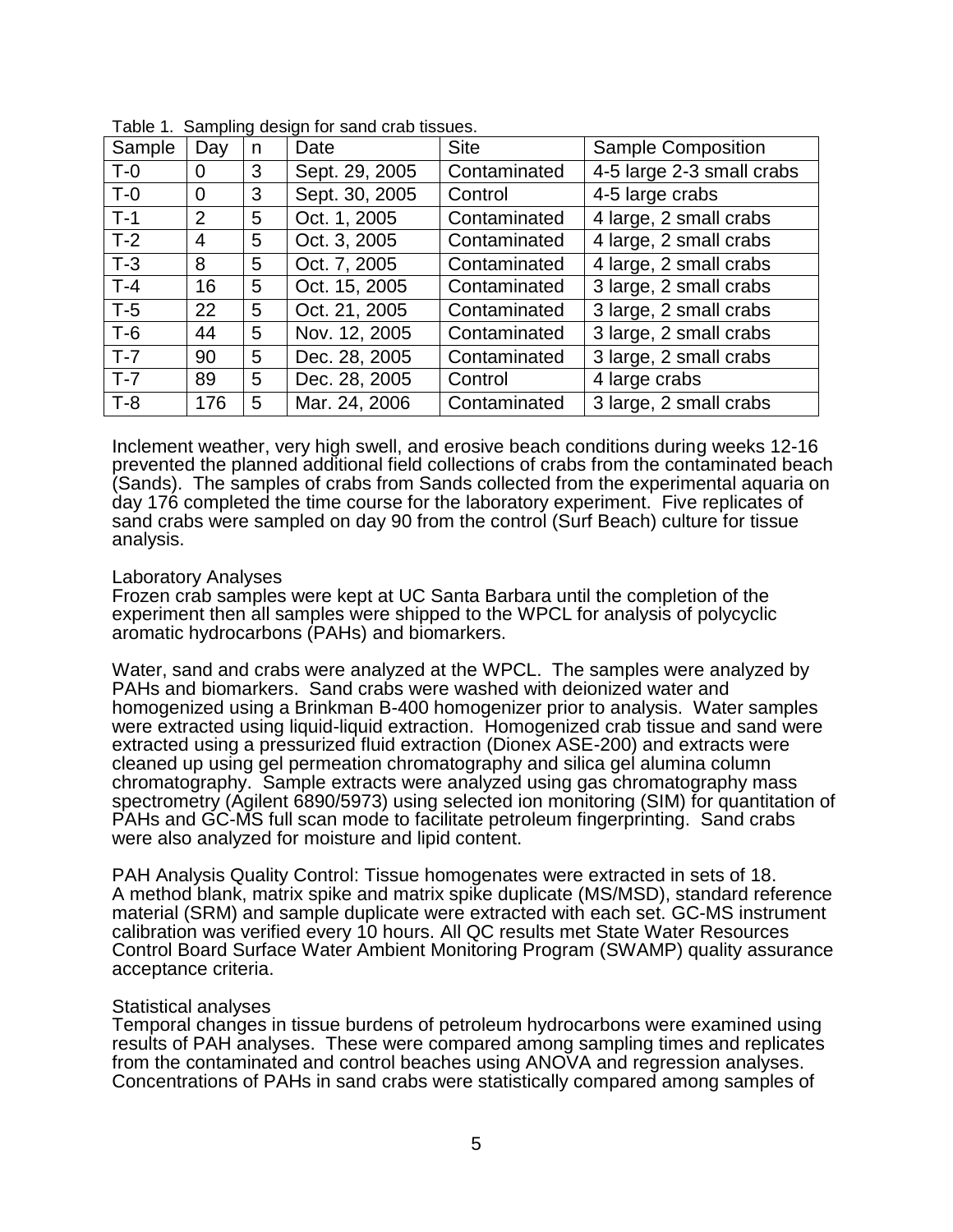sand crabs from the contaminated site at T-0 and T-8 (final) using repeated measures ANOVA and from the control site with a Student's T-Test. Results

## Survival and molting in laboratory culture

Mortality during the laboratory culture period was low for the crabs from the contaminated beach (Sands) with a total of 26 deaths in 6 months (Figure 4). Mortality was relatively higher in the crabs from the control beach (Surf) with 52 deaths total in 6 months. Early mortality of laboratory-held crabs appeared to be primarily related to injuries sustained during collection. The reason for the higher mortality in the control crabs was not clear but may be related to the greater age of these crabs as indicated by their larger size. The mean size (carapace length) of dead crabs did not vary with week in laboratory (Figure 5).



Figure 4. Mortality of sand crabs, *Emerita analoga*, in laboratory culture over time.



Figure 5. Mean size (carapace length + 1 std. dev) of crabs that died in laboratory culture over time.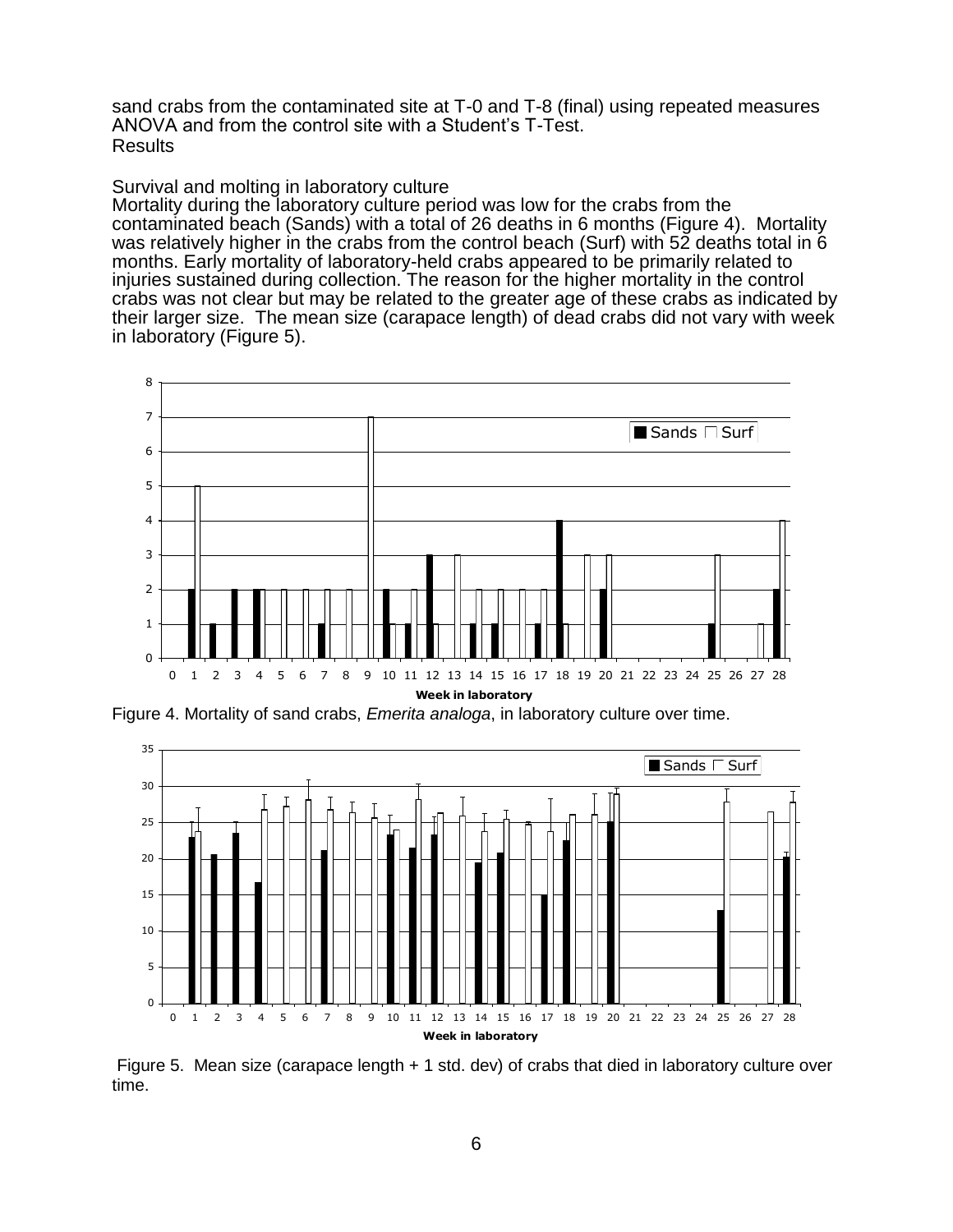Molting occurred primarily in the first 2 months of the experiment for crabs from both the contaminated and the control beaches (Figure 6). The molting peak for the crabs from the contaminated beach occurred earlier (2nd week) in the laboratory culture while the molting peak for the crabs for the control beach was later  $(4<sup>th</sup>$  week). This result is likely related to the smaller size of the animals from the contaminated beach or site-specific food-induced molting synchrony. Molting was greatly reduced in both groups of crabs after the 7<sup>th</sup> week. This was likely related to the effect of cooler winter seawater temperatures on the molting cycle but may also be associated with the length of time in laboratory culture. The size of molting crabs did not vary over time (Figure 7).



Figure 6. Number of molts for sand crabs, *Emerita analoga,* in laboratory culture over time.



Figure 7. Mean size (carapace length +1 std dev) of molting crabs over time.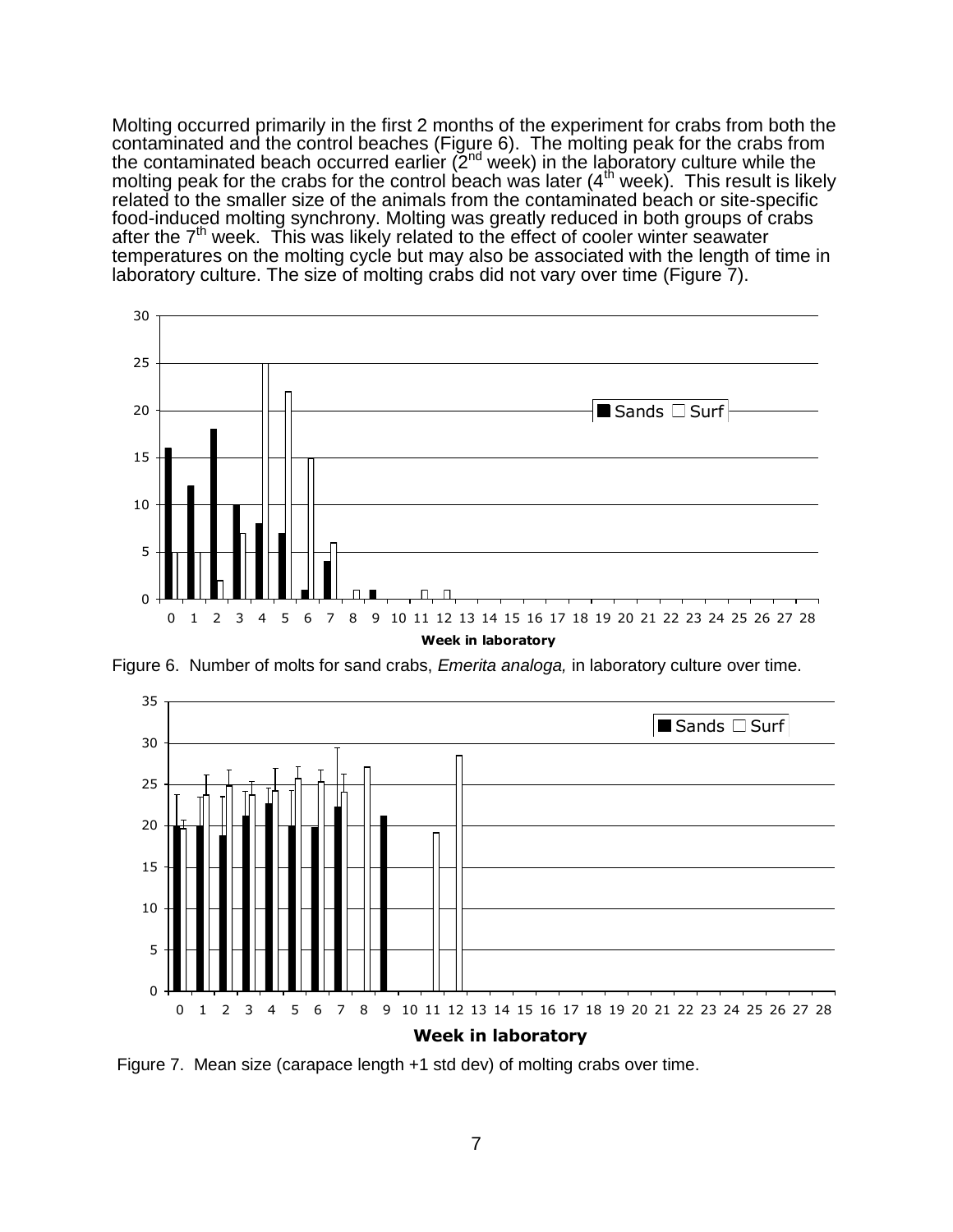## PAH analyses

At T-0 the average total PAH (TPAH) concentrations were greater for sand, water and sand crab tissues at the contaminated beach (Sands) than at the control beach (Surf) (Table 2). The average TPAH concentration of swash zone seawater was more than 7 times greater at the contaminated beach than at the control beach. For intertidal sand, the average TPAH concentration at the contaminated beach was more than twice that at the control beach. For sand crabs, the average TPAH concentration was more than 4 times greater at the contaminated beach than at the control beach.

Table 2. Average TPAH Concentration in water, sand and sand crab tissues at T-0 at the contaminated and control beaches.

| <b>Site</b>            | <b>Contaminated (Sands)</b> | Control (Surf) |
|------------------------|-----------------------------|----------------|
| Water ppb (ug/L)       | 0.097                       | 0.013          |
| Sand ppb dry wt (ng/g) | 4.37                        | 2.14           |
| Sand crabs ppb dry wt  | 154                         | 34             |

Depuration of PAHs in Laboratory Culture

The mean PAH concentrations in sand crab tissues from the contaminated beach (Sands) dropped by more than an order of magnitude by day 16 (T-4) in laboratory culture. The mean PAH concentration of 154 ppb at T-0 had declined to 4 ppb at T-4 (Figure 8). This decline was statistically significant (Repeated Measures ANOVA, F= 8.474, df=8,16, p<0.001). The observed change in tissue concentrations was not linear over time with a 78% decline in mean concentration of PAHs evident by Day 4 (T-2) in the laboratory. Log-transformed data on PAH concentrations illustrate this pattern of decline most clearly (Figure 9).



Figure 8. PAH concentrations in tissues of sand crabs from the contaminated beach (Sands) at T-0 and over time (up to 176 days) in clean laboratory culture. (Note: all high outlier values from later samples were removed).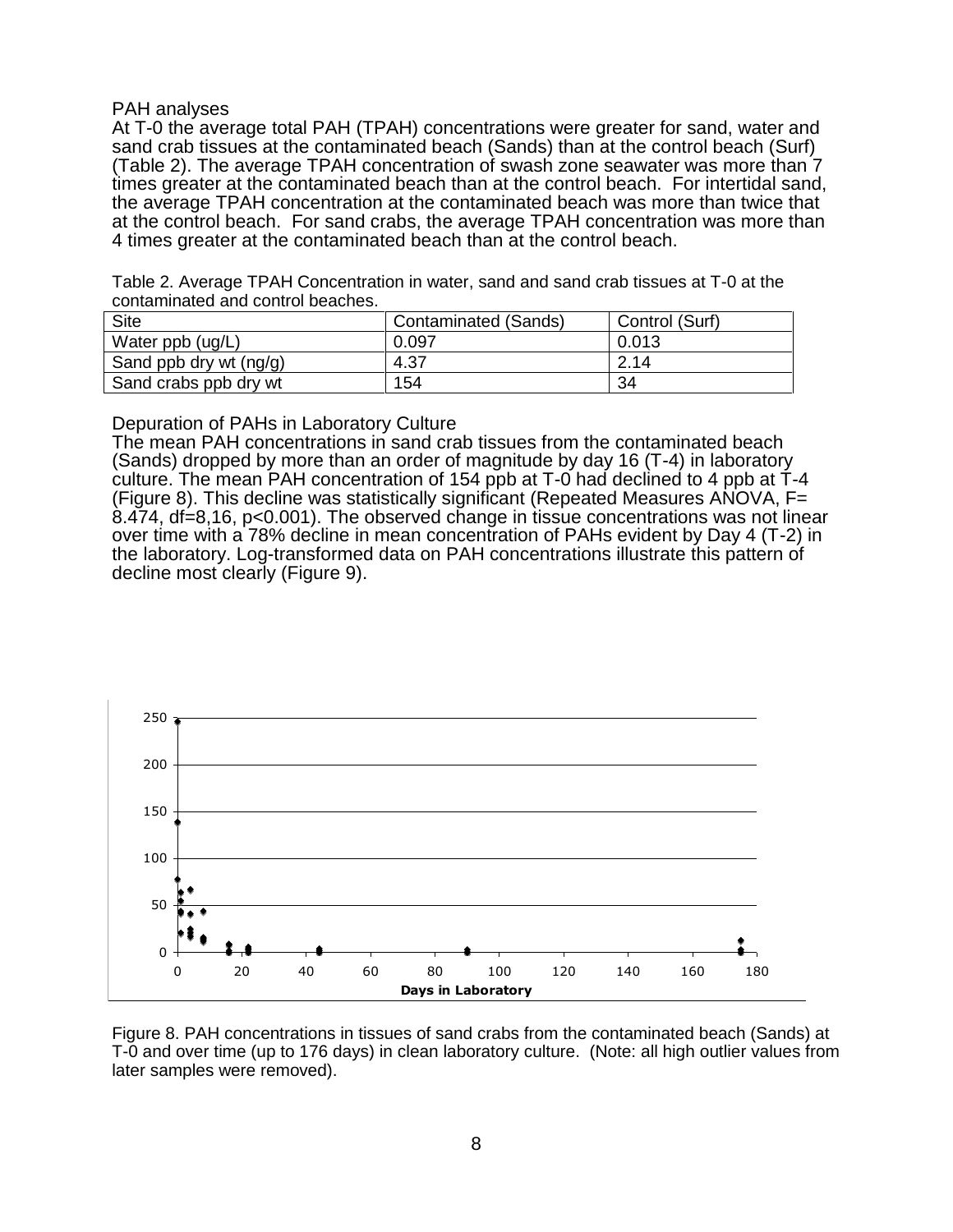

Figure 9. Log-transformed PAH concentrations in tissues of sand crabs from the contaminated beach (Sands) at T-0 and over time (up to 176 days) in clean laboratory culture. (Note: all high outlier values from late samples were removed)

The T  $\frac{1}{2}$  of PAH in sand crab tissues estimated by our results in the laboratory was quite short, less than 4 days (Figure 10). This result suggests that PAHs do not accumulate in this intertidal decapod crab.



Figure 10. Estimate of the  $T_{1/2}$  for PAHs in tissues of sand crabs in laboratory conditions.  $T_{1/2}$  = ln(2)/kd = 0.693/0.1833 = 3.78 days, kd = slope = -0.1833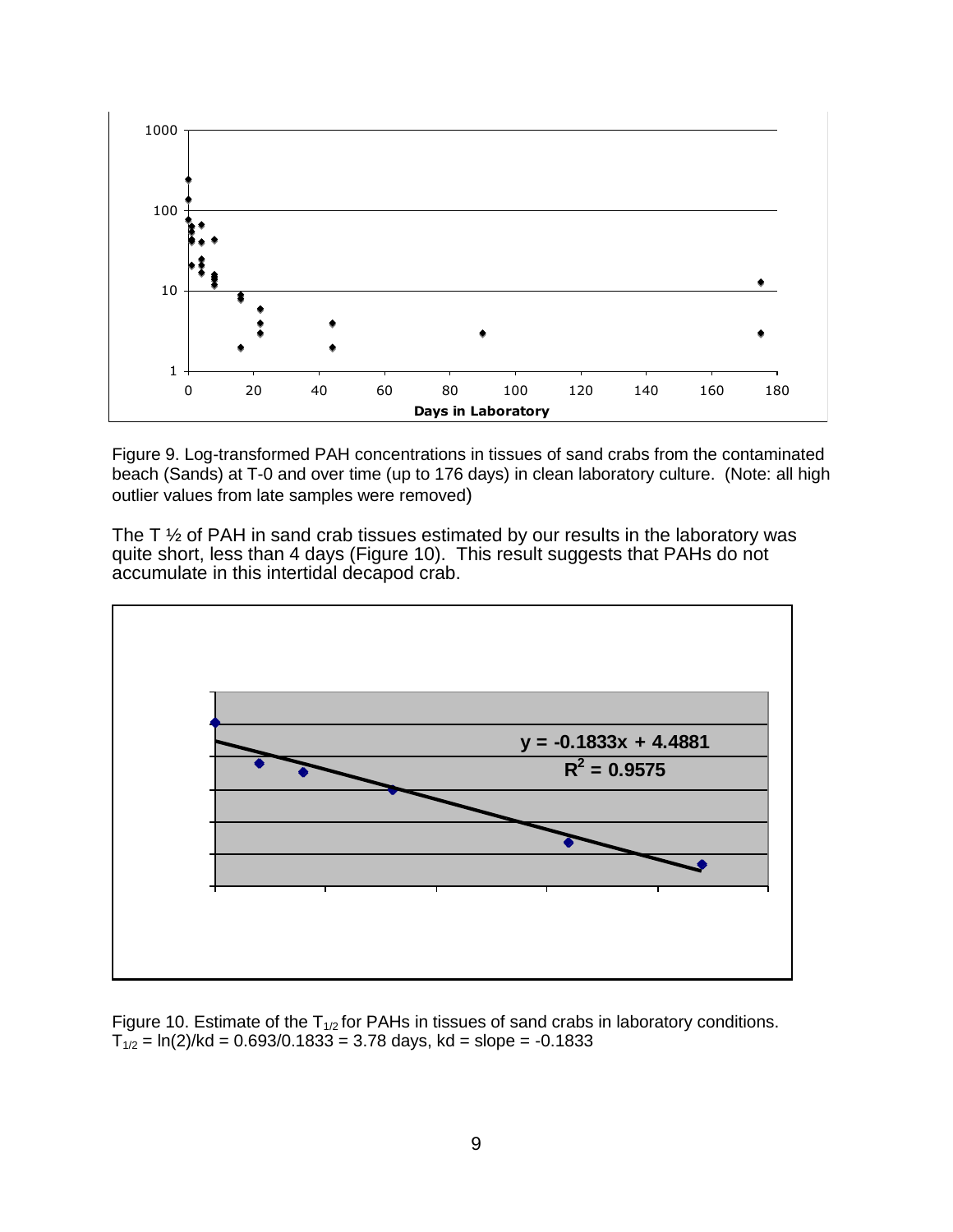The mean PAH concentrations in sand crab tissues from the control beach (Surf) also dropped to very low levels by day 89 in laboratory culture. The mean PAH concentration of 33.54 ppb at T-0 had declined to 3.75 ppb after 89 days (Figure 11). This difference was also significant (t = 3.935, df =7,  $p=0.003$ ). However, it is not possible to determine if the observed change in tissue concentrations was linear over time due to our sampling design in which samples were analyzed from only T-0 and T-7 (final).



Figure 11. PAH concentrations in tissues of sand crabs from the control beach (Surf) at T-0 and after 89 days (T-7)in clean laboratory culture. (Note: one high outlier value from the 89 day samples were removed)

## PAH Profiles and Outlier Values

Late in the course of the experiment (>44 Days) several unexplained high values for TPAH were found in four of the composited replicate samples from the laboratory cultures of sand crabs. These samples contained a different combination of PAH analytes (Figure 12) than had been found in the T-0 samples suggesting the crabs or samples had been inadvertently exposed to some alternate and unexplained source of contamination prior to analyses. These values were removed prior to statistical analyses. The PAH profiles of these outlier samples exhibited similar patterns (Figure 8) which probably represented creosote, tar or heavily weathered crude oil from the same source. Of interest, the substituted naphthalenes were present in the sample sets from T-0 to T-6, even though they are light end compounds, while the "heavier" substituted phenanthrene/anthracenes were not present after T-3.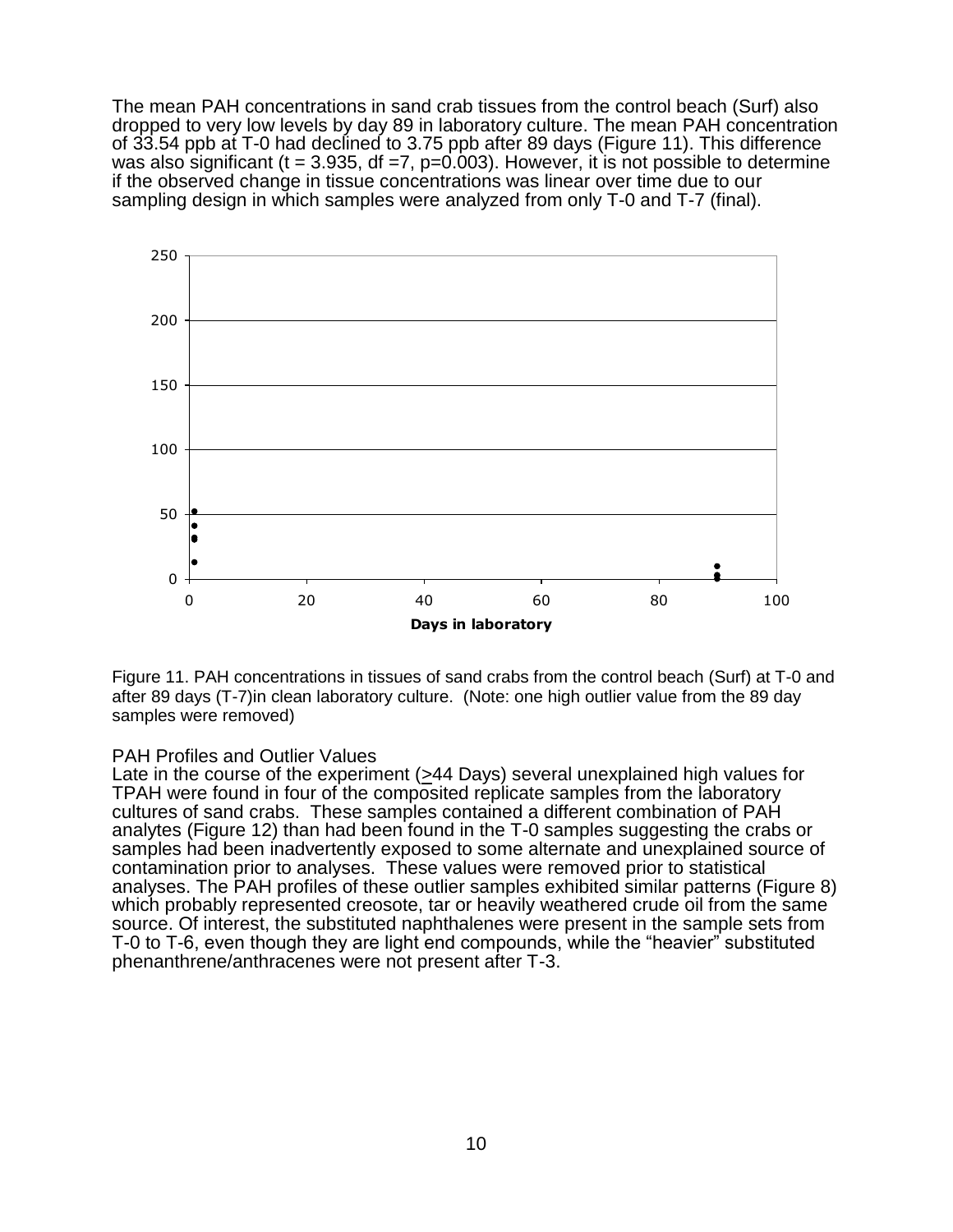

Figure 12. PAH profiles for sand crab tissues from the contaminated beach during the course of the experiment T-0 to T-8. Outlier values of PAHs were detected in samples T6-3, T7-1, T8-1 and T8-5.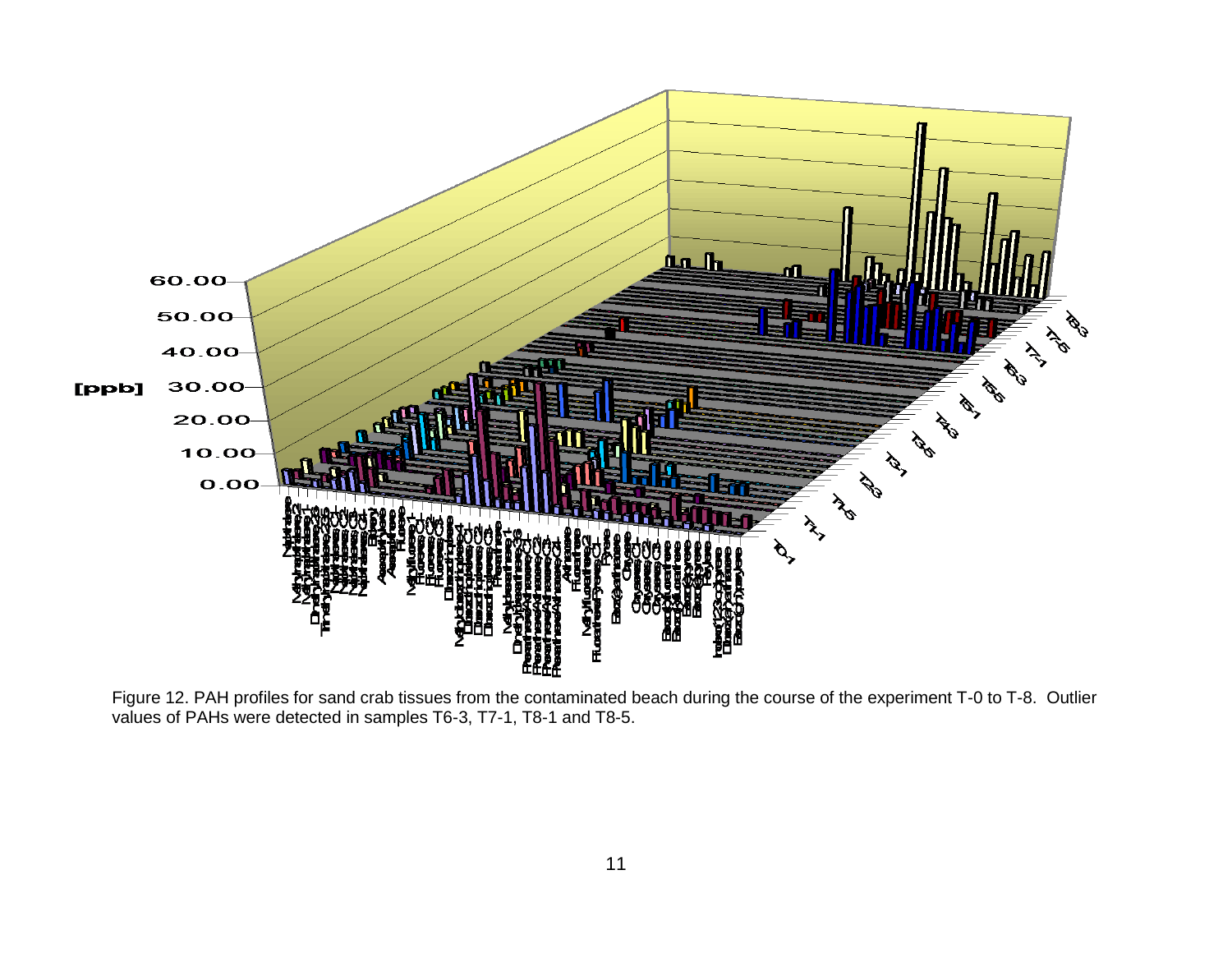## **Discussion**

The short T1/2 for *Emerita analoga* in laboratory conditions observed in this study suggests that the detection of high concentrations of PAHs in sand crab tissues collected from sandy beaches, such as has been found in earlier studies (Dugan et al 2005, Entrix 1996), is likely to be associated with exposure to either an existing chronic source or a recent release of petroleum hydrocarbons rather than the result of a long period of bio-accumulation or integration of multiple pulses of contaminants. In combination with the high mobility of sand crabs in the intertidal zone of sandy beaches (Jaramillo et al 2000), the results of our study could also help explain the high variance observed in concentrations of PAHs in the tissues of sand crab in composited samples collected a few meters from one another on a beach observed in an earlier study on this species (see Dugan et al 2005). It also helps to explain 1) the lack of differences observed in PAH tissue burdens of sand crabs of different ages (overwintered adult and newly settled megalopa) and 2) the marked seasonal variation in PAH tissue burdens at contaminated sites, such as Santa Maria River/Guadalupe Dunes and Avila Beach, in that earlier study (Dugan et al 2005).

Our results indicating a rapid loss and short T1/2 (<4 days) for PAH from the tissues of *Emerita analoga* are in general agreement with findings for other marine decapods, including blue crabs, shore crabs, majid crabs, California and Maine lobsters (Lee et al. 1976, Lauren and Rice 1985, Watson et al. 2004). To our knowledge, the present study is the first to provide information on PAH loss in an anomuran decapod, previous studies have been conducted only on brachyuran decapods and astacidean and panulirid lobsters.

Depuration of PAHs by crabs is a complex process that can involve a variety of tissues (e.g gills, antennal gland, hepatopancreas, digestive tract) and active metabolic processes as well as passive processes (e.g. Dam et al 2008, Rewitz et al. 2006) that may be influenced by nutritional and seasonal factors (e.g. Dissanayake et al 2008). Our results suggest that the analysis of biomarkers of xenobiotic metabolism, such as cytochrome P450, may be useful to pursue in this species. Understanding whether PAHs are actively metabolized by sand crabs or more simply diffused across a concentration gradient in an area with high surface area, such as the gills, will require further study as will the determination of the organs and tissues involved in active metabolism of PAHs by sand crabs. However, our study demonstrates that such laboratory studies are feasible for *Emerita analoga* and could be conducted on a much shorter time frame (hours rather than days) than we employed here. Further, because of the potential for this species to be utilized as a biological indicator for the widespread intertidal habitat represented by sandy beaches, such studies may be warranted in the future.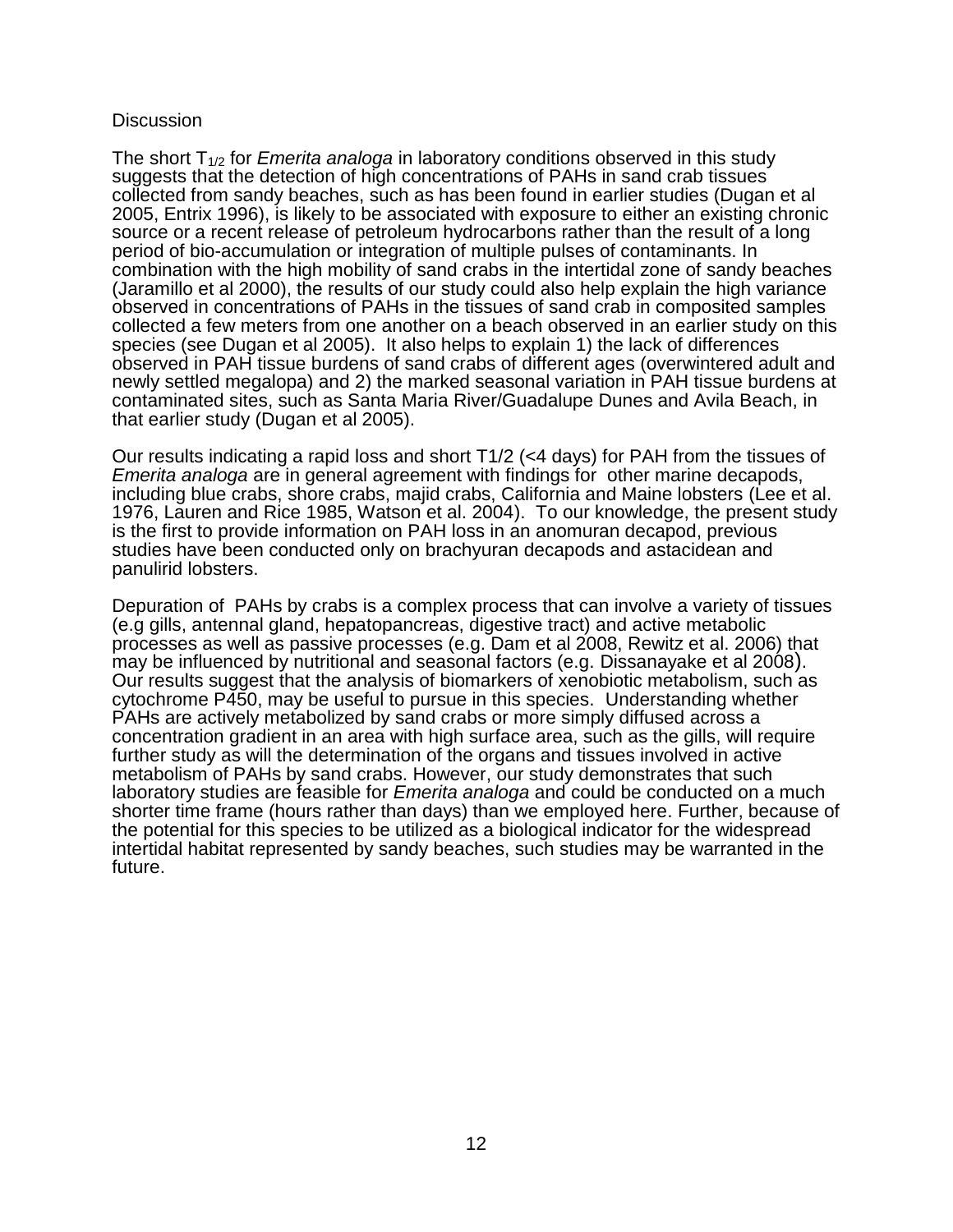## Acknowledgements

We gratefully acknowledge R. Fisher for her dedicated assistance in maintaining the laboratory cultures and detailed records on crab condition, molting and survival. We also thank T. Chappell, M. Hicks, and L. Smith for their expert assistance with the sample preparation, tissue analyses and data analyses and presentation. We thank R. Fisher, D. Hubbard, M. James, K. Johnston, and B. O' Connor for their able assistance with the field collections at the contaminated and control beaches. This research was supported by funding from the SSEP Program of the California Department of Fish and Game Office of Oil Spill Prevention and Response. J. Dugan gratefully acknowledges the Santa Barbara Coastal Long Term Ecological Research project (NSF #OCE-9982105) for additional support.

#### Literature cited

Barron, M.G., T. Podrabsky, R.S. Ogle, J.E. Dugan, and R.W. Ricker, (1999a). Sensitivity of the Mysid *Mysidopsis bahia* to a Weathered Oil. *Bull. Environ. Contam. Toxicol.* **62**:266-271.

Barron, M.G., T. Podrabsky, R.S. Ogle, J.E. Dugan, and R.W. Ricker, (1999b). Sensitivity of the Sand Crab *Emerita analoga* to a Weathered Oil. *Bull. Environ. Contam. Toxicol.* **62**:469-475.

Bascom, W. (1980) Waves and Beaches. Anchor Press/Doubleday, New York. 366 pp.

Burnett, R. (1971). DDT residues: distribution of concentrations in *Emerita analoga* (Stimpson) along coastal California. *Science* **174**: 606-608.

Dam E., K.F. Rewitz, B. Styrishave, and O. Andersen (2008) Cytochrome P450 expression is moult stage specific and regulated by ecdysteroids and xenobiotics in the crab *Carcinus maenas*. *Biochem. Biophys. Res. Comm.*, **377(4)**: 1135-1140

Dissanayake A, T.S. Galloway and M.B. Jones (2008) Nutritional status of *Carcinus maenas* (Crustacea : Decapoda) influences susceptibility to contaminant exposure. *Aquat. Toxicol.* **89(1)**: 40-46.

Dugan, J.E. (1990). Geographic and temporal variation in the life history, growth and reproductive biology of the sand crab, *Emerita analoga* (Stimpson). Ph.D. Dissertation, University of California, Santa Barbara. 329pp.

Dugan, J.E., A.M. Wenner and D.M. Hubbard (1991). Geographic variation in the reproductive biology of the sand crab, *Emerita analoga* (Stimpson), on the California coast*. J. Exp. Mar. Biol. Ecol.* **150**: 63-81.

Dugan J. E., D.M. Hubbard and A.M. Wenner (1994). Geographic variation in life history of the sand crab, *Emerita analoga* (Stimpson) on the California coast: relationships to environmental variables. *J. Exp. Mar. Biol. Ecol.* **181**: 255-278.

Dugan, J.E. and D.M. Hubbard (1996). Local variation in populations of the sand crab, *Emerita analoga* (Stimpson) on sandy beaches in so. California. *Rev. Chilena Hist. Nat*. **69**: 579-588.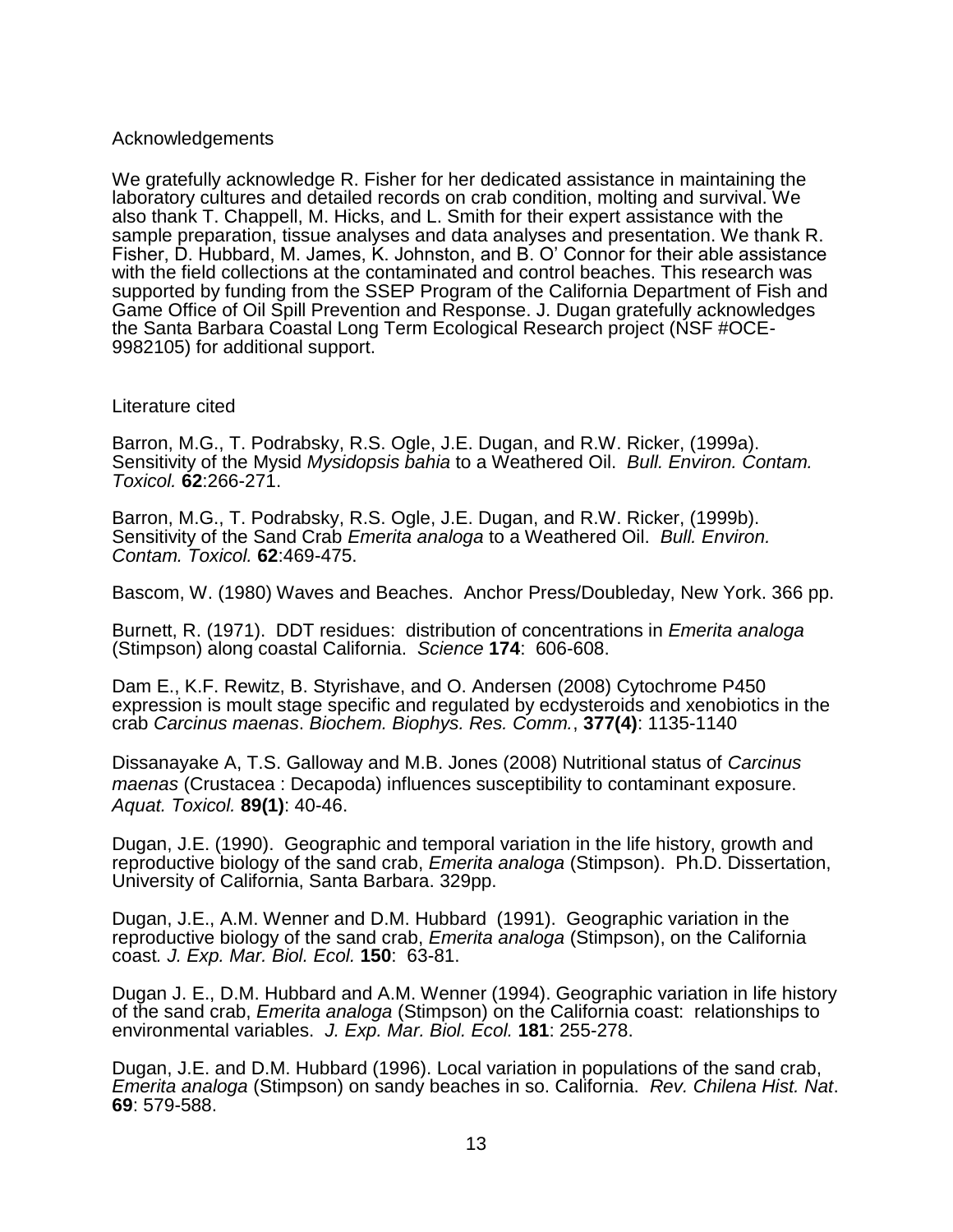Dugan, J. E., D.M.Hubbard, and A.M. Wenner (1998) A catalog of the sandy beaches of San Luis Obispo and Santa Barbara Counties. Report to Minerals Management Service, Camarillo, CA.

Dugan, J. E., D.M. Hubbard, J.M. Engle, D.L. Martin, D.M. Richards, G.E. Davis, K.D. Lafferty, and R.F Ambrose (2000) Macrofauna communities of exposed sandy beaches on the Southern California mainland and Channel Islands. Fifth California Islands Symposium, OCS Study, MMS 99-0038: 339-346.

Dugan, J. E, D.M. Hubbard, M. McCrary and M. Pierson (2003). The response of macrofauna communities and shorebirds to macrophyte wrack subsidies on exposed sandy beaches of southern California. *Estuar. Coastl. Shelf Sci*. **58S**: 133-148.

Dugan, J, G. Ichikawa, M. Stephenson, D. B. Crane, J. McCall and K. Regalado (2004) Monitoring of coastal contaminants using sand crabs. Final Report to Central Coast Regional Water Quality Control Board.

Entrix, Inc. (1996) Post-construction sand crab (*Emerita analoga*) tissue survey. Report prepared for Unocal Corporation, Project number 307411.

Farrington, J.H., E.D. Goldberg, R.W. Risebrough, J.H. Martin & V.T. Bowen (1983). U.S. Mussel Watch 1976-1978: an overview of the trace metal, DDE, PCB, hydrocarbon and artificial radionuclide data. *Environ. Sci. Tech.* **17**, 490-496.

Fusaro, C. (1978). Growth rate of the sand crab, *Emerita analoga* (Hippidae) in two different environments. *Fish. Bull. U.S.,* **76**:369-375.

Jaramillo, E., J. Dugan, and H. Contreras. (2000) Abundance, tidal movement, population structure and burrowing rate of *Emerita analoga* (Stimpson 1857) (Anomura, Hippidae) at a dissipative and a reflective beach in south central Chile*. Mar. Ecol. Napoli* **21(2)**:113-127.

Lauren, D.J. and S. Rice (1985). Significance of active and passive depuration in the clearance of naphthalene from the tissues of *Hemigrapsus nudus* (Crustacea: Decapoda). *Mar. Biol.* **88**: 135-142.

Lee, R.F, C. Ryan and M. L. Neuhauser (1976). Fate of petroleum hydrocarbons taken up from food and water by the blue crab, *Callinectes sapidus*. *Mar. Biol.* **37**: 363-370.

Page, D.S., P.D. Boehm, J.S. Brown, J.M. Neff, W.A. Burns, A.E. Bence (2005). Mussels document loss of bioavailable polycyclic aromatic hydrocarbons and the return to baseline conditions for oiled shorelines in Prince William Sound, Alaska. *Mar. Environ. Res.* **60**: 422-436.

Rewitz KF, B. Styrishave, A. Lobner-Olesen, and O. Andersen (2006) Marine invertebrate cytochrome P450: Emerging insights from vertebrate and insect analogies *Comp. Biochem. Physiol. C-Toxicol. & Pharm*., 143(4): 363-381.

Rossi, S.S., G.W. Rommel, and A.A. Benson (1978). Hydrocarbons in sand crabs (*Emerita analoga*) from Southern California (U.S.A.). *Chemosphere* **2**: 131-141.